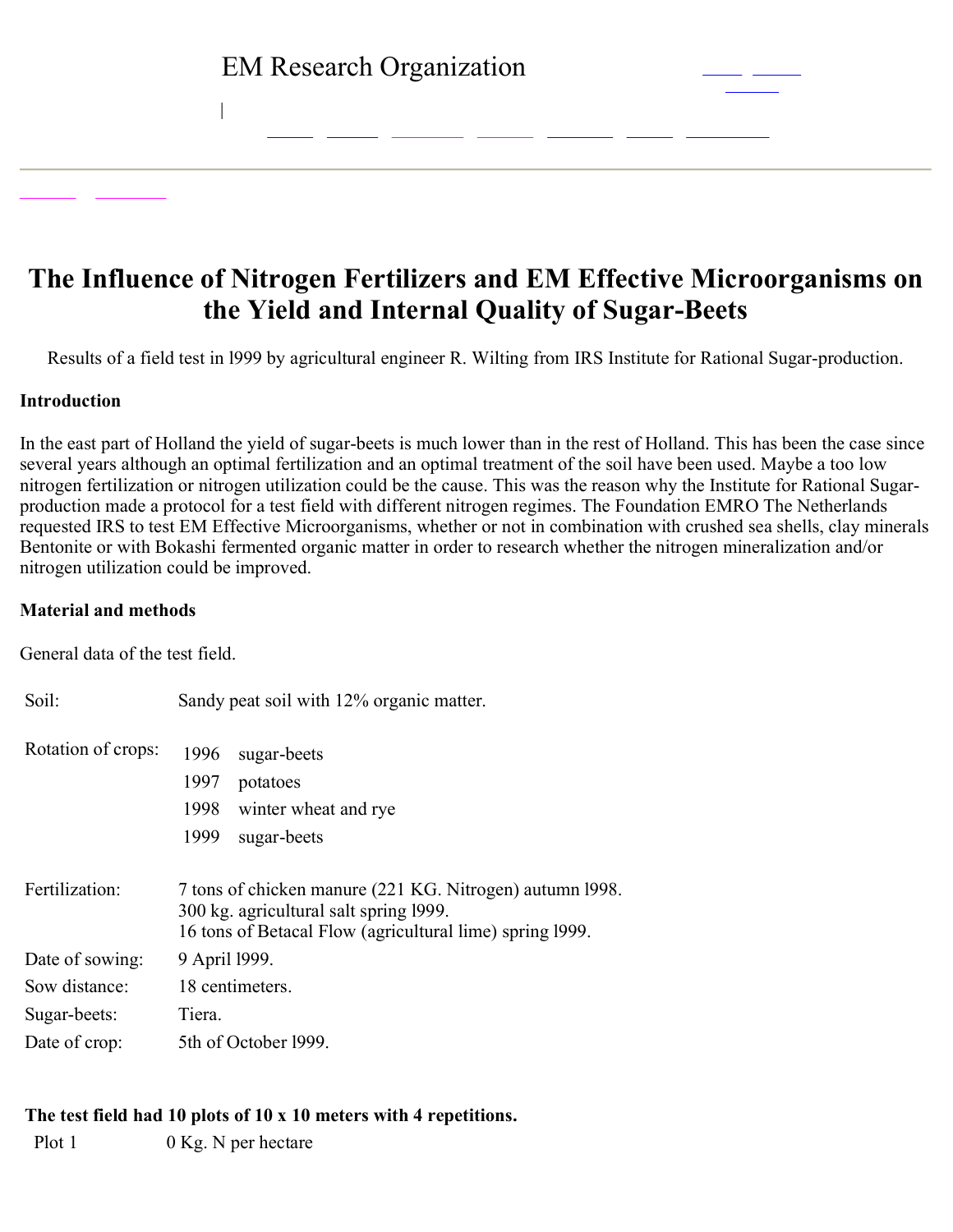| Plot 2  | 50 Kg. N per hectare                                                    |
|---------|-------------------------------------------------------------------------|
| Plot 3  | 100 Kg. N per hectare                                                   |
| Plot 4  | 150 Kg. N per hectare                                                   |
| Plot 5  | 200 Kg. N per hectare                                                   |
| Plot 6  | $0$ Kg, N per hectare + EM1                                             |
| Plot 7  | 50 Kg. N per hectare $+$ EM1                                            |
| Plot 8  | 100 Kg. N per hectare $+$ EM1                                           |
| Plot 9  | 50 Kg. N per hectare $+$ EM1 $+$ 500 Kg sea shells and 300 Kg Bentonite |
| Plot 10 | 50 Kg. N per hectare $+$ EM1 $+$ 4000 Kg Bokashi                        |

#### **EM sprays:**

| 18th March 1999 | 10 liters EM1 per hectare |
|-----------------|---------------------------|
| 15th April 1999 | 10 liters EM1 per hectare |
| 19th May 1999   | 10 liters EM1 per hectare |
| 10th June 1999  | 10 liters EM1 per hectare |

The management of the Institute for Rational Sugar-production decided to spray a chemical herbicide. This could have influenced the vitality of EM Effective Microorganisms negatively.

#### **Nitrogen analysis:**

|                                | Date      | Kg. N/hectare $0 - 60$ cm |
|--------------------------------|-----------|---------------------------|
| Test field                     | 17.2.1999 | $\mathbf{0}$              |
| Plot 1 (0 Kg, N/ha $19.5.1999$ |           | 125                       |
| Plot 6 (0 Kg. N/ha 19.5.1999   |           | 121                       |

The quantity of mineralized nitrogen between 17th February and 19th May l999 was extremely high.

#### **Number of plants:**

http://w

The average numbers of plants was 82,600 per hectare. The differences between the plots were small. But plot 10 (50 Kg.  $N + Bokashi$ ) had a higher number of plants than the other plots. Plot 10 had 5,700 more plants than plot 2.

#### **Yield** and internal quality of the sugar-beets:

| Plot           | Fertilization        | root<br>weight<br>ton/ha | sugar<br>content<br>$\frac{0}{0}$ | financial<br>results<br>Dfl./ha |
|----------------|----------------------|--------------------------|-----------------------------------|---------------------------------|
|                | $0$ Kg N per hectare | 69.3                     | 16%                               | 8.600                           |
| $\overline{2}$ | 50 Kg N per hectare  | 72.5                     | 15.4                              | 8.300                           |
| 3              | 100 Kg N per hectare | 72.5                     | 15.5                              | 8.500                           |
| $\overline{4}$ | 150 Kg N per hectare | 70.0                     | 15.1                              | 7.700                           |
| 5              | 200 Kg N per hectare | 72.6                     | 14.8                              | 7.700                           |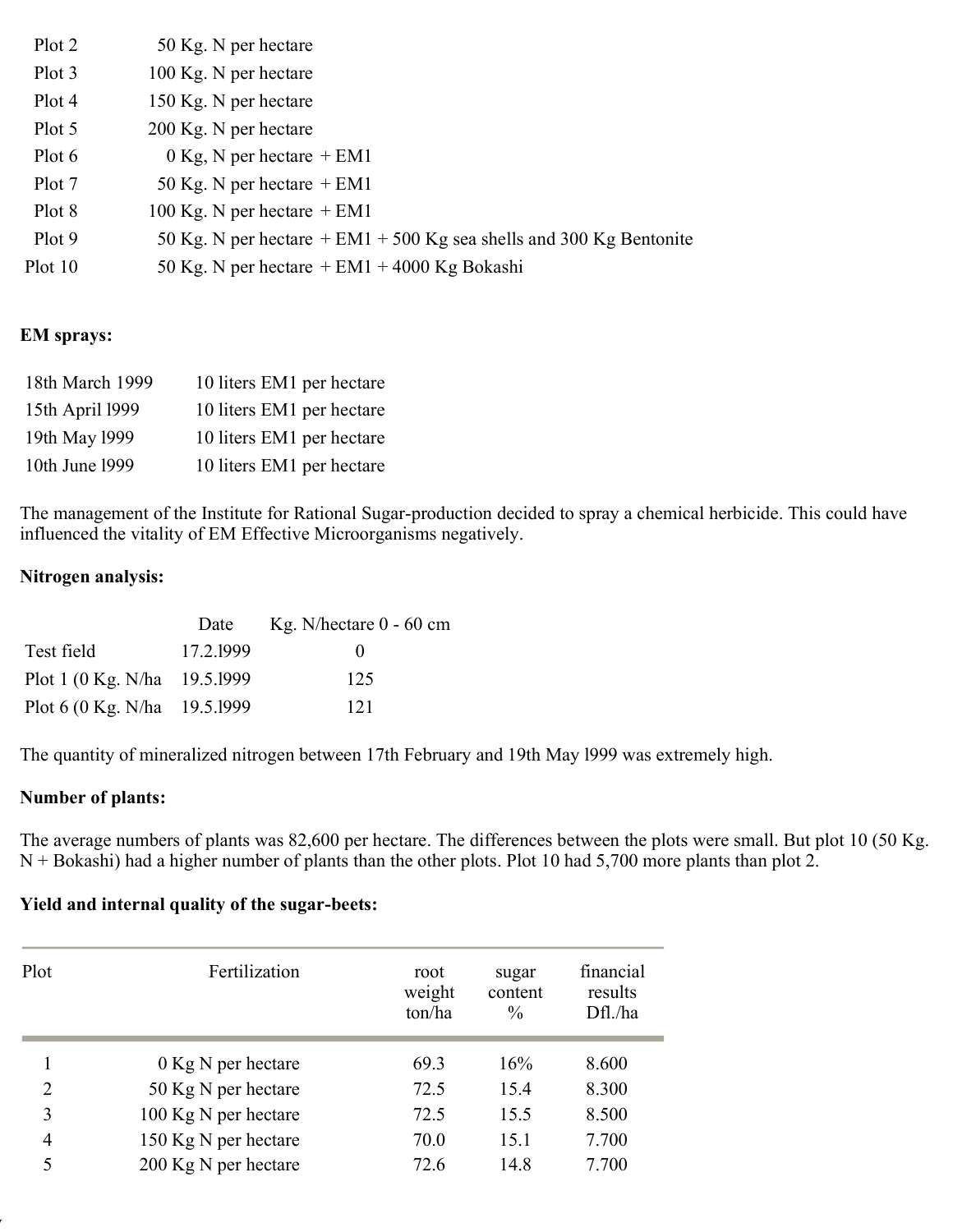| $\mathfrak{h}$ | $0$ Kg N per hectare + EM1   | 69.8 | 16.1 | 8.700    |  |
|----------------|------------------------------|------|------|----------|--|
|                | 50 Kg N per hectare $+$ EM1  | 70.1 | 153  | 8.000    |  |
| -8             | 100 Kg N per hectare $+$ EM1 | 74.1 | 153  | 8.500    |  |
|                | 50 Kg N per hectare $+$ EM1  | 70.2 | 157  | $8.300*$ |  |
| 10             | 50 Kg N per hectare $+$ EM1  | 75 8 | 153  | $8700**$ |  |

\* Plus 500 Kg. crushed sea shells and 300 Kg. clay minerals Bentonite per hectare.

\*\* Plus 4000 Kg. Bokashi per hectare.

#### **Results**

Plot 10: 50 Kg. N plus EM1 plus Bokashi had the highest financial result.

Plot 10: had the highest yield  $= 75.8$  tons sugar-beets per hectare.

Plot 6:  $0$  Kg, N + EM1 had the highest sugar content 16.1%.

Plot 10: had the highest financial result Dfl. 8,700 per hectare.

#### **Conclusions**

In order to achieve more general conclusions the Institute for Rational Sugar-production will do more experiments but on request of Foundation EMRO The Netherlands on much larger fields, because the small plots of 10 x 10 meters can have negative or positive influences on each other.

# **Utilization of Solar Energy**

#### **Introduction**

EM and EM Bokashi tests on 17 plant and tree nurseries in Boskoop under practical circumstances.

The city of Boskoop in The Netherlands is world famous for growing trees, shrubs, tulips, lilies and conifers. The **Agrobiological Soil Fertility Research Institute, a partner of Plant Research International, belonging to the Agricultural University of Wageningen**, investigated the plant's photosynthetic activities on 17 nurseries under practical circumstances.

Horticultural crops such as trees, shrubs, tulips, lilies and conifers have a high cash market value in The Netherlands. Consequently growers are interested in ways of increasing the yields of these crops through intensification. Intensification efforts have focused on methods and techniques which can provide optimum economic yields but without excessive increase in growers' costs. Thus, the most important consideration in the selection of new technologies is that they enhance the availability of plant nutrients and their uptake by plants and trees.

When EM cultures are applied to the soil they stimulate the decomposition of organic wastes and residues thereby releasing inorganic and organic nutrients for plant uptake. Foliar applications of EM appear to suppress the occurrence of plant diseases and facilitates the uptake of simple organic molecules that increases plant growth and yield. It is often difficult to establish the predominance of EM cultures in soil with only a single application and during only one growing season. Certain soil properties and the indigenous soil microbial populations are often constraints to the establishment of EM cultures. Studies have shown that these constraints can be overcome through periodic repeated applications of EM at least during the first several years. Such practise will ensure that all of the possible benefits for improving soil quality and plant growth, yield and quality will be realized.

The purpose of this study was to investigate the effect of EM on the photosynthetic activities of plants, trees, shrubs, tulips, lilies and conifers.

#### **Materials and methods**